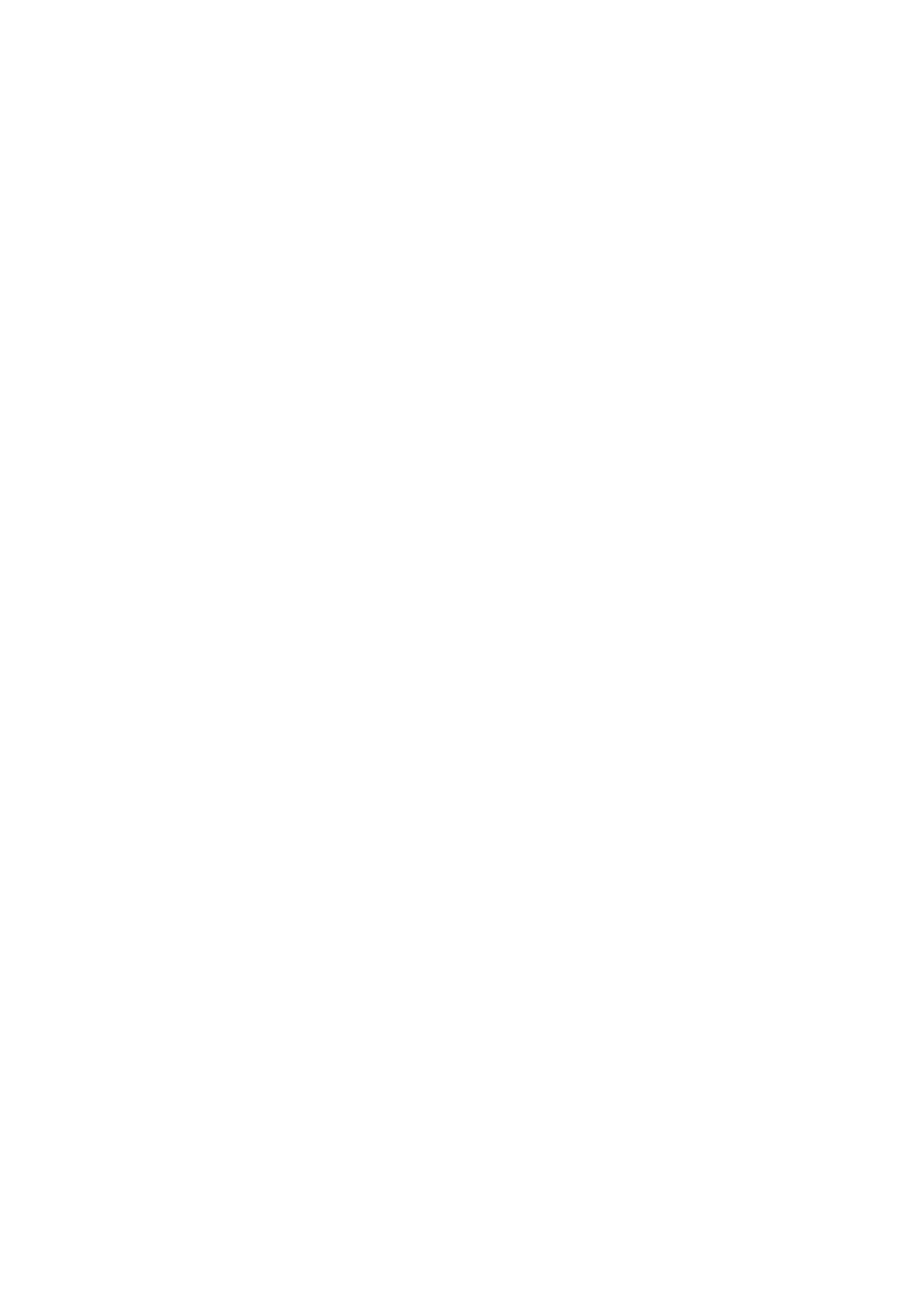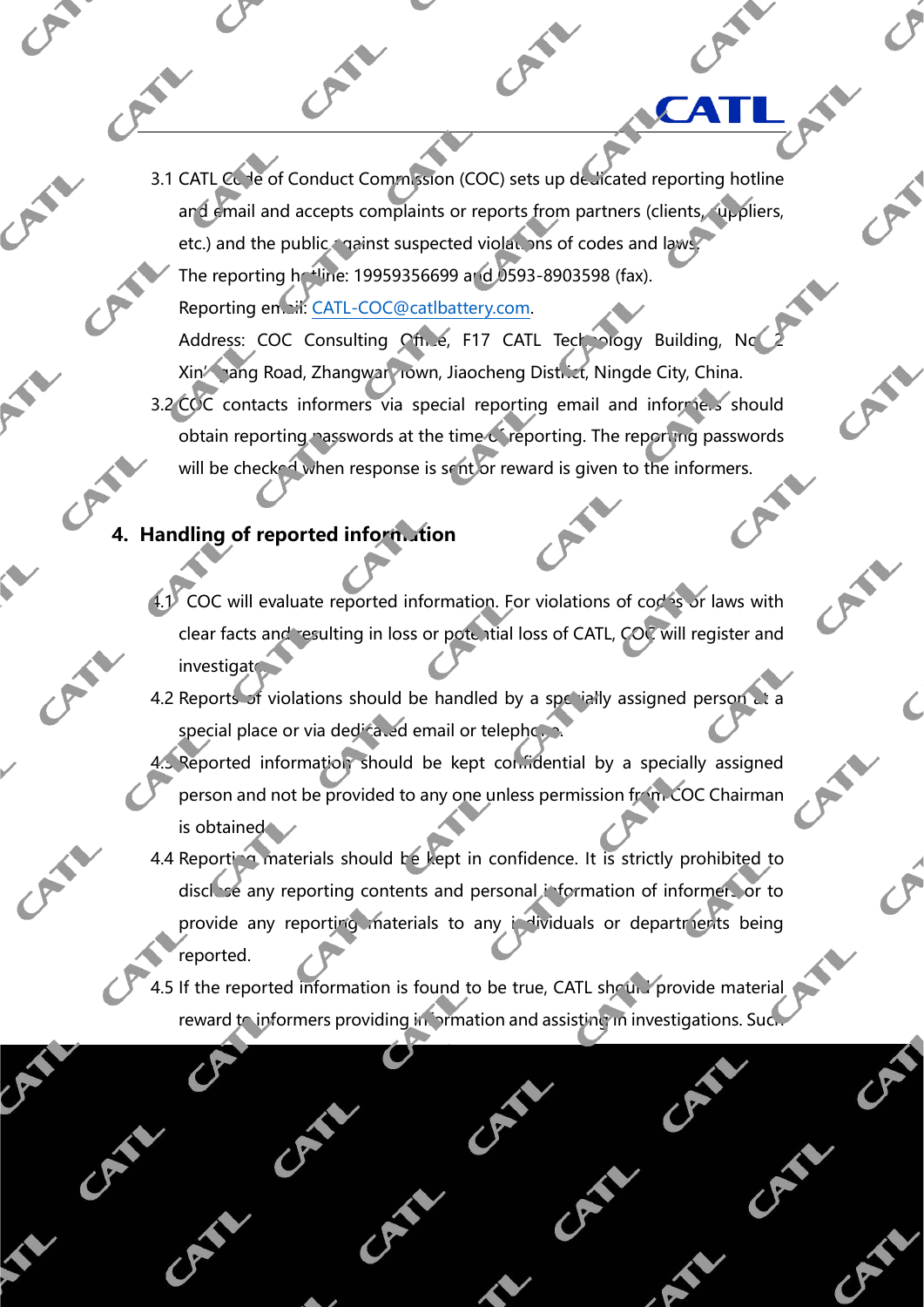

## **5. Reporting reward fund and rewarding methods**

- 5.1 CATL sets up a reporting reward fund under the management by COC Consulting Office.
- 5.2 COC should determine the amount of rewards based on nature and circumstance of violations as well as value of reported information. For an individual case, no more than RMB 200,000 will be rewarded in principle, expect when special contribution is made for reporting and approval for more reward from CATL President is obtained.
- 5.3 If several people report the same violation jointly, only one reward will be granted. In principle, in such cases only the informer giving the earliest report or contributing most to case investigation will be rewarded.

## **6. Management of informers being framed up or retaliated**

6.1 Individuals retaliating informers or having informers retaliated will be dealt with seriously according to CATL Code of Conduct; if crime is involved, such individuals will be transferred to the judicial authority.

## **7. Safeguard measures for informers**

- 7.1 CATL will retain right of partnership and provide additional rewards for partners including clients and suppliers taking initiative to report violations. CALT will exempt partners proactively reporting violations or providing valuable information from relevance to such violations and retain their right of partnership.
- 7.1.1 If a partner voluntarily reveals to CATL the fact that it has actively or passively offered unfair benefits to CATL staff and associated persons, CATL will maintain business cooperation with such partner and will exempt it from violations it has described and relevant punishment.
- 7.1.2 If a partner actively assists CATL in investigation of reported violations and admits its violations voluntarily, CATL will mitigate its liability for such